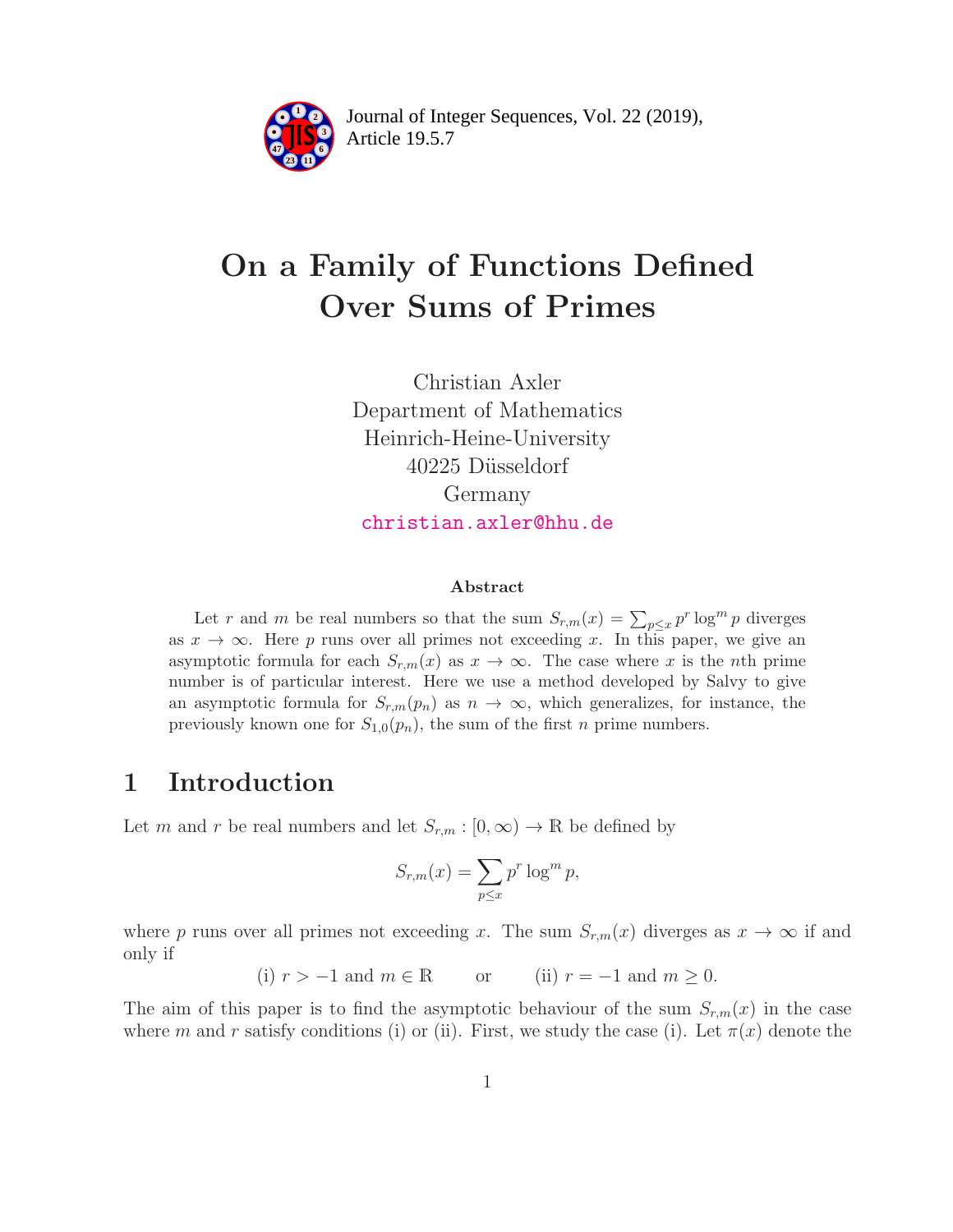number of primes not exceeding x. A well-known result (see [\[10\]](#page-10-0)) concerning this function is the *prime number theorem*, which states that

<span id="page-1-0"></span>
$$
\pi(x) = \text{li}(x) + O(xe^{-a\sqrt{\log x}})
$$
\n(1)

as  $x \to \infty$ , where a is a positive absolute constant, and the *logarithmic integral* li(x) is defined for every real  $x \geq 0$  as follows:

<span id="page-1-5"></span>
$$
\text{li}(x) = \int_0^x \frac{dt}{\log t} = \lim_{\varepsilon \to 0+} \left\{ \int_0^{1-\varepsilon} \frac{dt}{\log t} + \int_{1+\varepsilon}^x \frac{dt}{\log t} \right\}.
$$
 (2)

Denoting the sum of the first prime numbers not exceeding x by  $S(x)$ , Szalay [\[9,](#page-10-1) Lemma 1] used [\(1\)](#page-1-0) and Stieltjes integration to find

<span id="page-1-4"></span>
$$
S(x) = \text{li}(x^2) + O(x^2 e^{-a\sqrt{\log x}})
$$
\n
$$
(3)
$$

as  $x \to \infty$ . The case  $x = p_n$ , where  $p_n$  denotes the *n*th prime number, is of particular interest. Here,  $S(x) = \sum_{k \leq n} p_k$  is equal to the sum of the first *n* prime numbers. Massias and Robin [\[4,](#page-10-2) p. 217] found that

<span id="page-1-1"></span>
$$
\sum_{k=1}^{n} p_k = \text{li}((\text{li}^{-1}(n))^2) + O(n^2 e^{-c\sqrt{\log n}})
$$
\n(4)

as  $n \to \infty$ , where c is a positive absolute constant and  $\mathrm{li}^{-1}(x)$  is the inverse function of  $\mathrm{li}(x)$ . Then they [\[4,](#page-10-2) p. 217] used [\(4\)](#page-1-1) and a result of Robin [\[7\]](#page-10-3) to derive the asymptotic expansion

<span id="page-1-3"></span>
$$
\sum_{k=1}^{n} p_k = \frac{n^2}{2} \left( \log n + \sum_{i=0}^{N} \frac{A_{i+1} (\log \log n)}{\log^i n} \right) + O_N \left( \frac{n^2 (\log \log n)^{N+1}}{\log^{N+1} n} \right) \tag{5}
$$

as  $n \to \infty$ , where N is a nonnegative integer and the polynomials  $A_k$  satisfy the formulas  $A_0(x) = 1$  and

<span id="page-1-2"></span>
$$
A'_{i+1} = A'_{i} - (i-1)A_{i}.
$$
\n<sup>(6)</sup>

It follows that  $deg(A_0) = 0$ ,  $deg(A_1) = 1$ , and  $deg(A_i) = i - 1$  for every integer  $i \geq 2$ . Unfortunately, the recursive formula [\(6\)](#page-1-2) for the derivatives does not yield a description of the polynomials  $A_i$ , since the constant coefficient of the polynomials  $A_i$  remains undetermined by this equation. This problem was fixed in [\[3,](#page-10-4) Theorem 1.4] by applying a method developed by Salvy [\[8,](#page-10-5) Theorem 2]. We use the same method to give the following result concerning the sum  $S_{r,m}(p_n)$  in the case where  $r > -1$  and  $m \in \mathbb{R}$ . Here, we use the notation

$$
\binom{\delta}{0} = 1 \quad \text{and} \quad \binom{\delta}{k} = \frac{\delta(\delta - 1) \cdots (\delta - k + 1)}{k!}
$$

for a real number  $\delta$  and a positive integer k.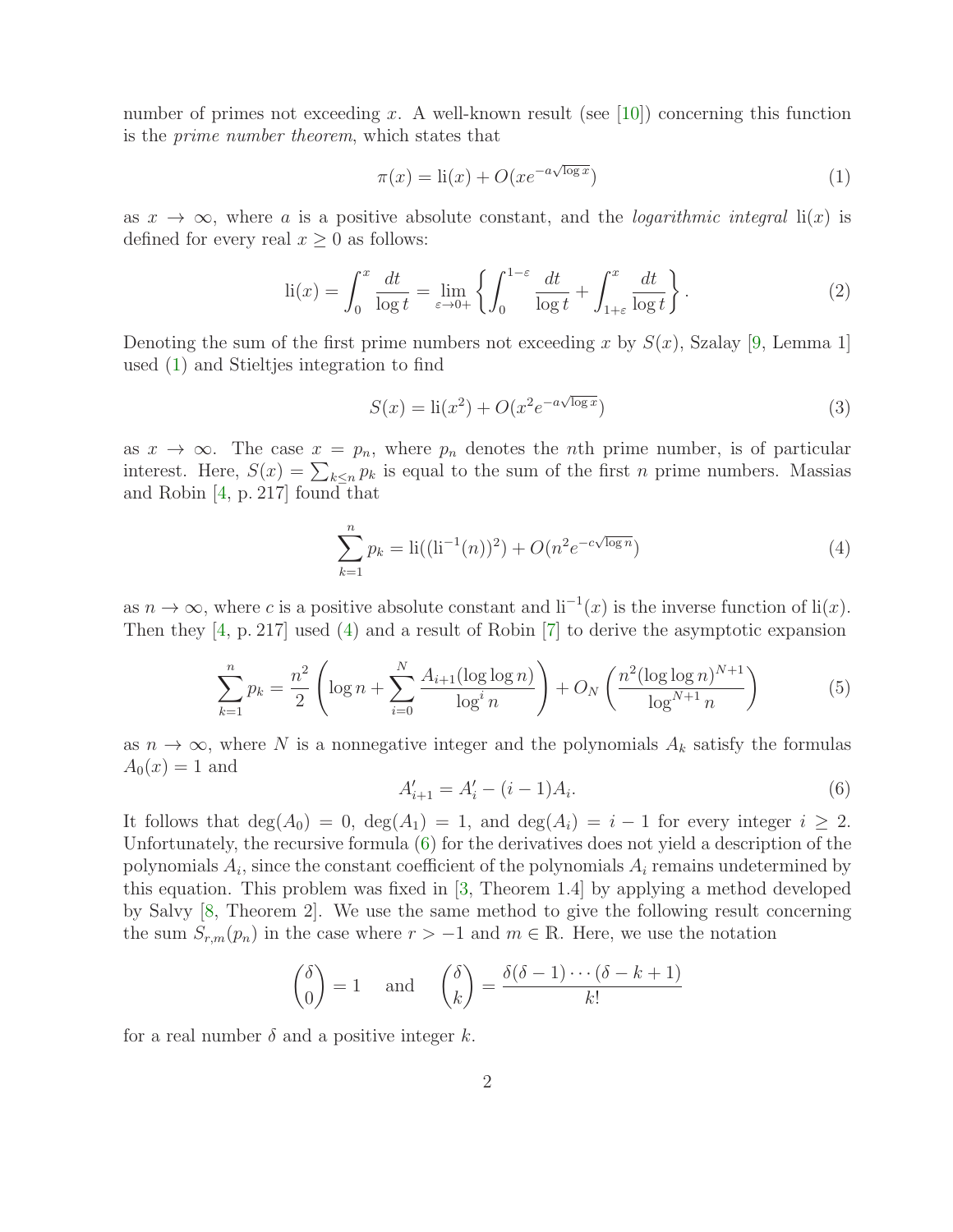<span id="page-2-0"></span>**Theorem 1.** Let r and m be real numbers with  $r > -1$  and let N be a nonnegative integer. *As*  $n \to \infty$ *, we have* 

<span id="page-2-2"></span>
$$
\sum_{k=1}^{n} p_k^r \log^m p_k = \frac{n^{r+1} \log^{r+m} n}{r+1} \left( \sum_{i=0}^{N} \frac{A_{r,m,i} (\log \log n)}{\log^i n} + O_{r,m,N} \left( \frac{(\log \log n)^{N+1}}{\log^{N+1} n} \right) \right), \tag{7}
$$

*where the polynomials*  $A_{r,m,i} \in \mathbb{R}[x]$  *are defined by* 

<span id="page-2-1"></span>
$$
A_{r,m,0} = 1, \quad A'_{r,m,i+1} = A'_{r,m,i} + (m+r-i)A_{r,m,i}.
$$
\n(8)

*The polynomials* Ar,m,i *can be computed explicitly. In particular,*

$$
A_{r,m,1}(x) = (r+m)x - \frac{m-1}{r+1} - r - 1
$$

*and*

$$
A_{r,m,2}(x) = {r+m \choose 2}x^2 + \frac{(-r^3 - mr^2 + (-2m+3)r - m^2 + 2m)x}{r+1} + \lambda_{r,m},
$$

*where*

$$
\lambda_{r,m} = \frac{(m-1)(m-2)}{(r+1)^2} + \frac{r(r-3)}{2} - 2.
$$

*Remark* 2. The polynomials  $A_i$  given in [\(6\)](#page-1-2) and  $A_{r,m,i}$  are connected by the formula  $A_i =$  $A_{1,0,i}.$ 

*Remark* 3*.* Since  $S_{1,0}(p_n) = S(p_n)$  $S_{1,0}(p_n) = S(p_n)$  $S_{1,0}(p_n) = S(p_n)$ , Theorem 1 yields a generalization of [\(5\)](#page-1-3).

*Remark* 4. For some alternative asymptotic formulae for  $S(p_n)$ , see [\[2,](#page-10-6) Theorems 1 and 2].

In the second part of this paper, we study the case (ii); i.e.  $r = -1$  and  $m \ge 0$ . If  $m = 0$ , we see that  $S_{r,m}(x)$  is equal to the sum of the reciprocals of all prime numbers not exceeding x. Mertens  $[5, p. 52]$  proved that  $\log \log x$  is the right order of magnitude for this sum by showing

$$
\sum_{p \le x} \frac{1}{p} = \log \log x + B + O\left(\frac{1}{\log x}\right)
$$

as  $x \to \infty$ . Here B denotes the Mertens' constant and is defined by

$$
B = \gamma + \sum_{p} \left( \log \left( 1 - \frac{1}{p} \right) + \frac{1}{p} \right) = 0.261 \dots,
$$

where  $\gamma = 0.577...$  denotes the Euler–Mascheroni constant. So it suffices to consider the case where  $r = -1$  and  $m > 0$ . Here, we find the following result.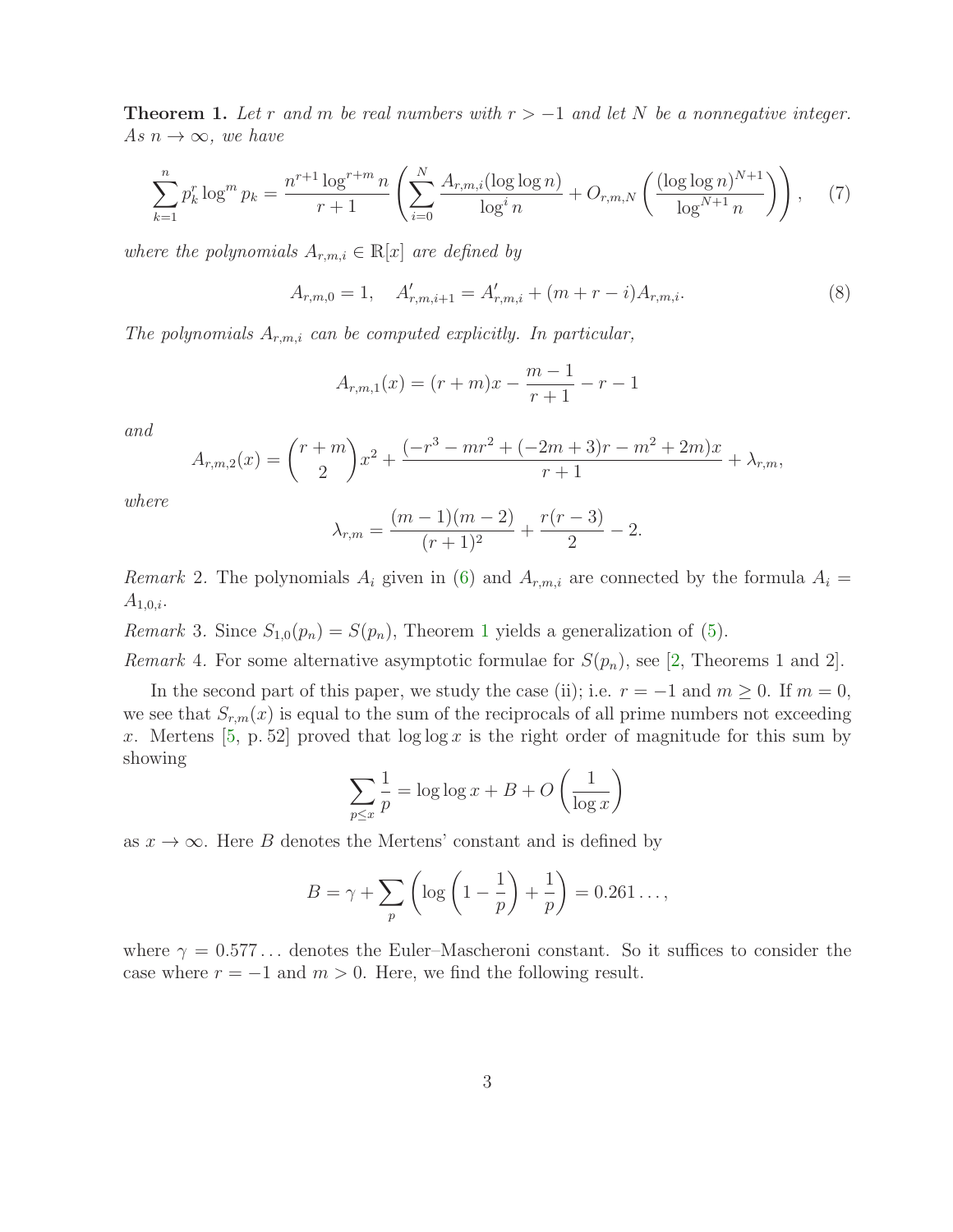<span id="page-3-3"></span>**Theorem 5.** Let m be a positive real number and let N be a nonnegative integer. As  $n \to \infty$ , *we have*

<span id="page-3-4"></span>
$$
\sum_{k=1}^{n} \frac{\log^{m} p_{k}}{p_{k}} = \frac{\log^{m} n}{m} \left( \sum_{i=0}^{N} \frac{B_{m,i}(\log \log n)}{\log^{i} n} + O_{N,m} \left( \frac{(\log \log n)^{N+1}}{\log^{N+1} n} \right) \right),\tag{9}
$$

*where the polynomials*  $B_{m,i} \in \mathbb{R}[x]$  *are defined by* 

$$
B_{m,0} = 1, \quad B'_{m,i+1} = B'_{m,i} + (m-i)B_{m,i}.
$$

*The polynomials* Bm,i *can be computed explicitly. For example, we have*

$$
B_{m,1}(x) = mx \qquad and \qquad B_{m,2}(x) = \binom{m}{2}x^2 + mx - m.
$$

# 2 Proof of Theorem [1](#page-2-0)

In order to prove Theorem [1,](#page-2-0) we first note *Abel's summation formula*, which can be found in [\[1\]](#page-10-8).

<span id="page-3-2"></span>**Lemma 6** (Abel's summation formula). Let  $a : \mathbb{N} \to \mathbb{C}$  be a function, and let  $A(x) =$  $\sum_{n\leq x} a(n)$ *, where*  $A(x) = 0$  *if*  $x < 1$ *. If* g *has a continuous derivative on the interval* [y, x]*,* where  $0 < y < x$ , then

$$
\sum_{y < n \le x} a(n)g(n) = A(x)g(x) - A(y)g(y) - \int_y^x A(t)g'(t) dt.
$$

*Proof.* See [\[1,](#page-10-8) Theorem 4.2].

Using this Lemma, we get the following result.

<span id="page-3-0"></span>**Proposition 7.** Let r and m be real numbers with  $r > -1$  and let N be a nonnegative *integer. For a nonnegative integer* j*, we set*

<span id="page-3-1"></span>
$$
\chi_{r,m,j} = \frac{(-1)^j j!}{(r+1)^j} {m-1 \choose j}.
$$
\n(10)

*As*  $x \to \infty$ *, we have* 

$$
\int_2^x t^r \log^{m-1} t \, dt = \frac{x^{r+1} \log^{m-1} x}{r+1} \sum_{j=0}^N \frac{\chi_{r,m,j}}{\log^j x} + \chi_{r,m,N+1} \int_2^x t^r \log^{m-2-N} t \, dt + O(1).
$$

*Proof.* Integration by parts and induction.

 $\Box$ 

 $\Box$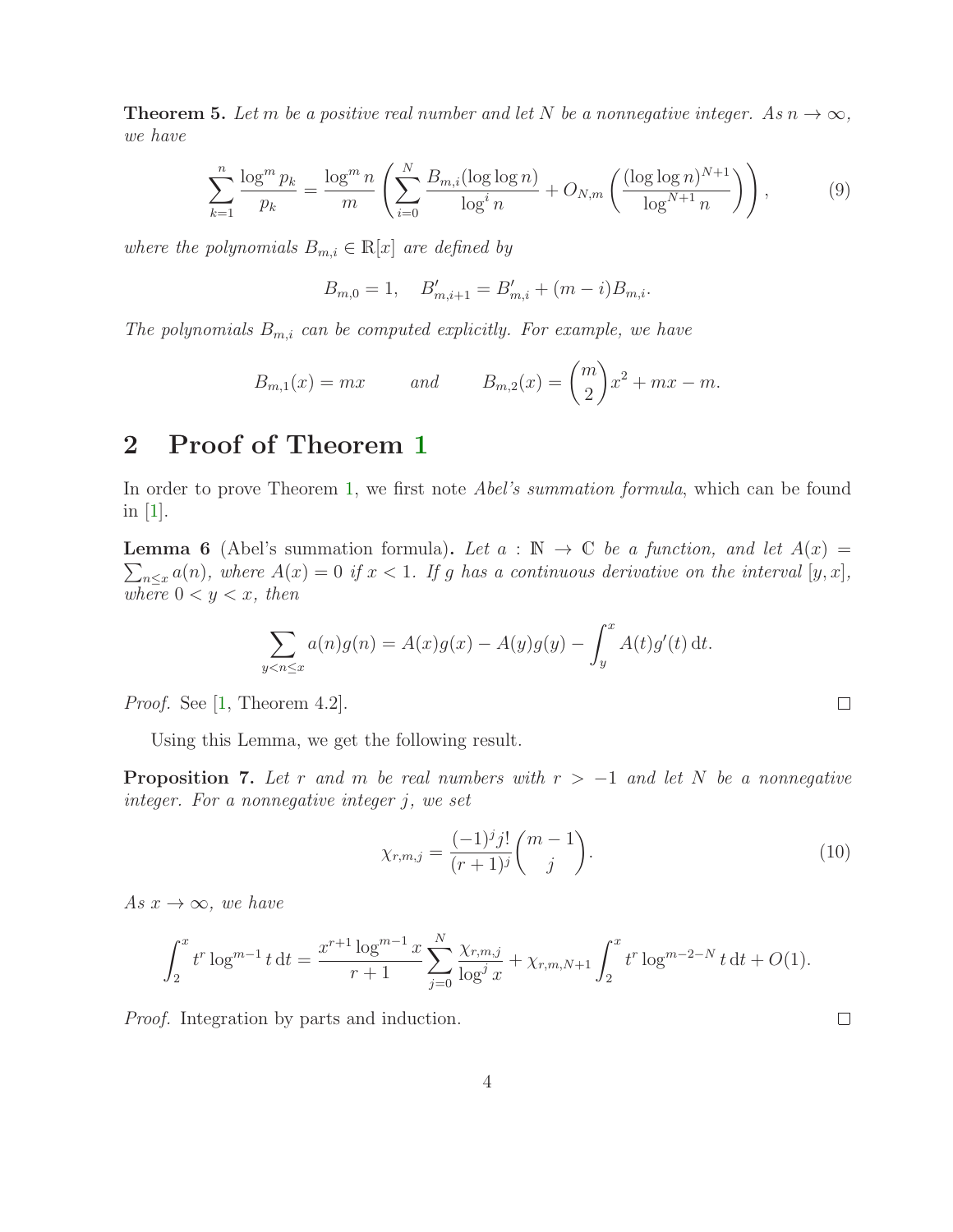*Remark* 8*.* In the case where m is a positive integer and  $N \geq m - 1$ , we get  $\chi_{r,m,N+1} = 0$ . Here, Proposition [7](#page-3-0) gives

$$
\int_{2}^{x} t^{r} \log^{m-1} t dt = \frac{x^{r+1} \log^{m-1} x}{r+1} \sum_{j=0}^{N} \frac{\chi_{r,m,j}}{\log^{j} x} + O(1)
$$

as  $x \to \infty$ .

Proposition [7](#page-3-0) implies the following asymptotic formula.

<span id="page-4-0"></span>Corollary 9. Let r and m be real numbers with  $r > -1$  and let N be a nonnegative integer. *As*  $x \to \infty$ *, we have* 

$$
\int_2^x t^r \log^{m-1} t \, dt = \frac{x^{r+1} \log^{m-1} x}{r+1} \left( \sum_{j=0}^N \frac{\chi_{r,m,j}}{\log^j x} + O_{r,m,N} \left( \frac{1}{\log^{N+1} x} \right) \right).
$$

*Proof.* Using L'Hospital's rule, we see that

$$
\int_{2}^{x} t^{r} \log^{m-2-N} t dt = O_{r,m,N} \left( \frac{x^{r+1}}{\log^{N+2-m} x} \right)
$$

as  $x \to \infty$ , and it suffices to apply this equation to Proposition [7.](#page-3-0)

Now we apply Corollary [9](#page-4-0) to find the following result.

<span id="page-4-2"></span>**Proposition 10.** Let r and m be real numbers with  $r > -1$  and let N be a nonnegative *integer. Then*

$$
\sum_{p \le x} p^r \log^m p = \frac{x^{r+1} \log^{m-1} x}{r+1} \left( \sum_{j=0}^N \frac{\chi_{r,m,j}}{\log^j x} + O_{r,m,N} \left( \frac{1}{\log^{N+1} x} \right) \right)
$$

*as*  $x \to \infty$ *, where*  $\chi_{r,m,j}$  *is defined by* [\(10\)](#page-3-1)*.* 

*Proof.* For  $x \ge 2$ , let  $R(x) = \pi(x) - \text{li}(x)$ . As  $x \to \infty$ , the asymptotic fomula [\(1\)](#page-1-0) implies

<span id="page-4-1"></span>
$$
R(x) = O(xe^{-a\sqrt{\log x}})
$$
\n(11)

for some positive absolute constant a. Furthermore, let  $y = 3/2$ ,  $g(x) = x^r \log^m x$ , and

$$
a(n) = \begin{cases} 1, & \text{if } n \text{ is prime;} \\ 0, & \text{otherwise.} \end{cases}
$$

We use Lemma [6](#page-3-2) to get

$$
\sum_{p \le x} p^r \log^m p = (\text{li}(x) + R(x))x^r \log^m x - \int_2^x (\text{li}(t) + R(t))t^{r-1} (r \log^m t + m \log^{m-1} t) dt.
$$

 $\Box$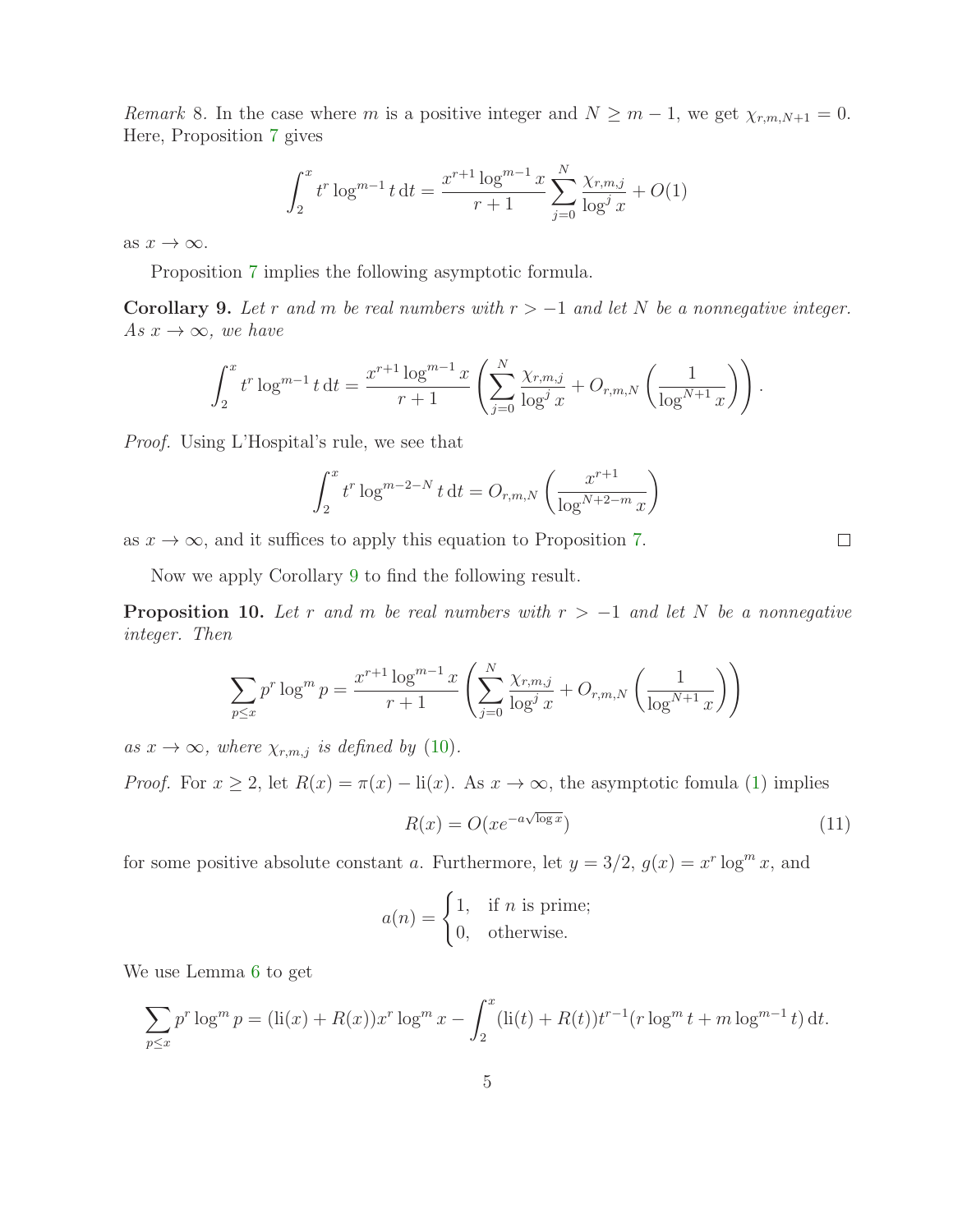If we combine this with [\(11\)](#page-4-1) and

$$
\int_2^x t^r \log^{m-1} t \, dt = \text{li}(x) x^r \log^m x - \int_2^x \text{li}(t) t^{r-1} (r \log^m t + m \log^{m-1} t) \, dt + O(1)
$$

as  $x \to \infty$ , we see that

<span id="page-5-0"></span>
$$
\sum_{p \le x} p^r \log^m p = \int_2^x t^r \log^{m-1} t \, dt + O(x^{r+1} e^{-b\sqrt{\log x}}) + O\left(\int_2^x t^r e^{-b\sqrt{\log t}} \, dt\right) \tag{12}
$$

as  $x \to \infty$ , where the real number b satisfies  $0 < b < a$ . Using L'Hospital's rule, we get

$$
\int_2^x t^r e^{-a\sqrt{\log t}} dt = O(x^{r+1} e^{-a\sqrt{\log x}})
$$

as  $x \to \infty$ . So we can rewrite [\(12\)](#page-5-0) as

<span id="page-5-1"></span>
$$
\sum_{p \le x} p^r \log^m p = \int_2^x t^r \log^{m-1} t \, dt + O(x^{r+1} e^{-b\sqrt{\log x}})
$$
 (13)

 $\Box$ 

 $\Box$ 

as  $x \to \infty$ . Finally, we apply Corollary [9](#page-4-0) to complete the proof.

In the following corollary, we give a generalization of [\(3\)](#page-1-4).

Corollary 11. Let r be a real number with  $r > -1$  and let m be a nonnegative integer. As  $x \rightarrow \infty$ *, we have* 

$$
\sum_{p\leq x} \frac{p^r}{\log^m p} = \frac{(r+1)^m}{m!} \left( \text{li}(x^{r+1}) - \sum_{j=0}^{m-1} \frac{j! \, x^{r+1}}{(r+1)^{j+1} \log^{j+1} x} \right) + O(x^{r+1} e^{-a\sqrt{\log x}}).
$$

*Proof.* Induction over m and integration by parts gives

$$
\int_2^x \frac{t^r}{\log^{m+1} t} dt = \frac{(r+1)^m}{m!} \left( \ln(x^{r+1}) - \sum_{j=0}^{m-1} \frac{j! \, x^{r+1}}{(r+1)^{j+1} \log^{j+1} x} \right) + O(1)
$$

as  $x \to \infty$ . Now it suffices to apply the equation [\(13\)](#page-5-1).

To give a proof of Theorem [1,](#page-2-0) we also need the following result of Salvy [\[8\]](#page-10-5). Here we use the notation from Robin [\[7\]](#page-10-3).

<span id="page-5-2"></span>**Proposition 12** (Salvy). Let  $y = y(x)$  satisfies  $e^y y^{-\alpha} D(1/y) \approx x$  as  $x \to \infty$ , with  $D(u) =$  $\sum_{n\geq 0} d_n u^n$  a formal power series,  $\alpha \neq 0$ , and  $D(0) \neq 0$ . Then for any formal power series G *with nonzero constant term the following asymptotic expansion hold:*

$$
e^{\beta y} y^{\gamma} G(1/y) \approx \left(\frac{x}{d_0}\right)^{\beta} (\log x)^{\alpha \beta + \gamma} \sum_{n \ge 0} \frac{Q_n(\log \log x)}{\log^n x} \qquad (x \to \infty).
$$

*Here*  $Q_n$  *are polynomials with*  $Q_0 = G(0)$  *and*  $Q'_{n+1}/\alpha = Q'_n + (\alpha\beta + \gamma - n)Q_n$ .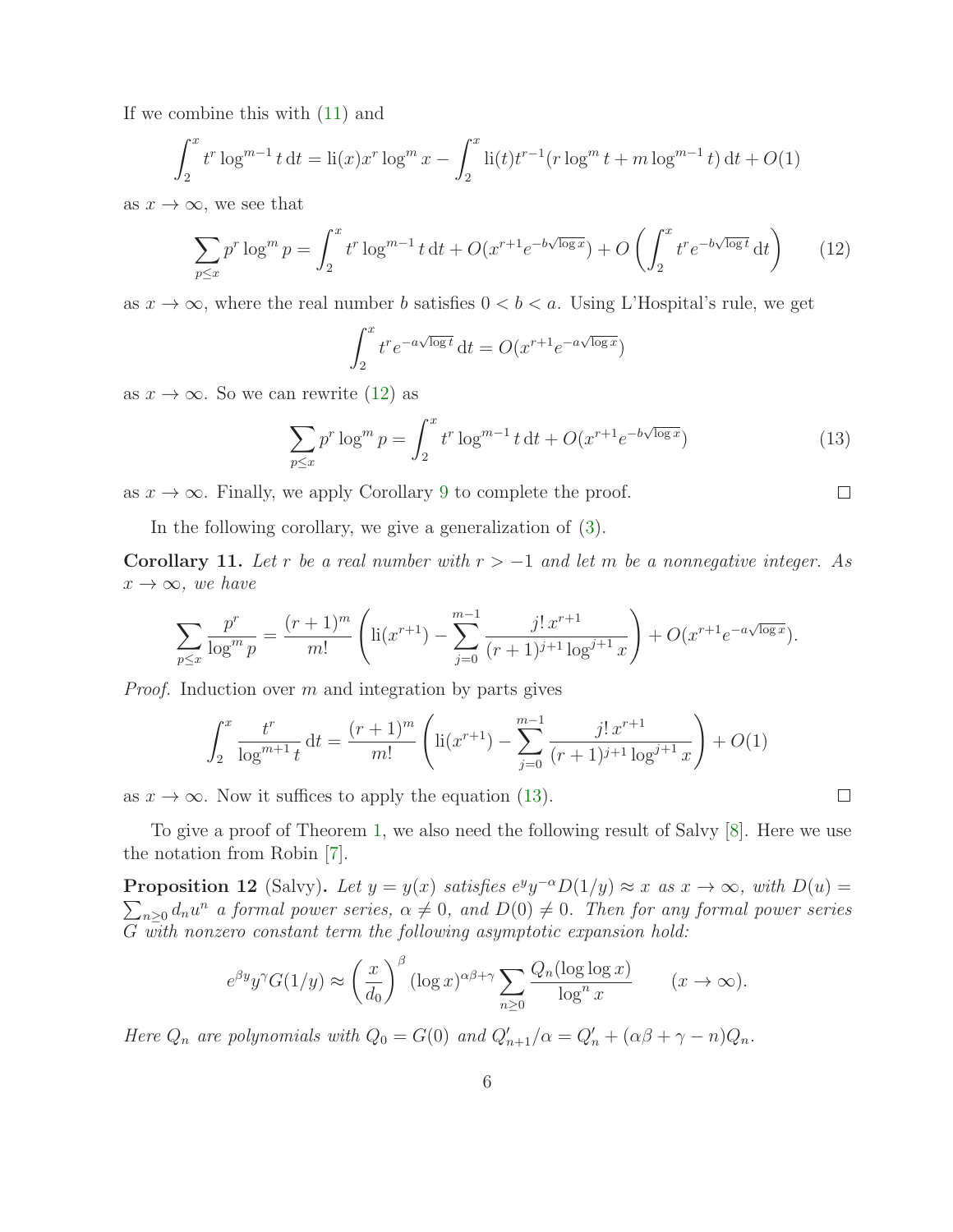*Proof.* See [\[8,](#page-10-5) Theorem 2].

Now we can give a proof of Theorem [1.](#page-2-0)

*Proof of Theorem [1.](#page-2-0)* Let N be a nonnegative integer and let  $D_N(u) = \sum_{j=0}^N j! u^j$ . We define the formal power series

$$
D(u) = \sum_{j=0}^{\infty} j! u^j.
$$

Then  $D(0) = 1$ . First, we note that repeated integration by parts in [\(2\)](#page-1-5) gives

<span id="page-6-0"></span>
$$
li(x) \approx \frac{x}{\log x} D\left(\frac{1}{\log x}\right) \tag{14}
$$

as  $x \to \infty$ . For  $x > 1$ , the logarithmic integral  $\text{li}(x)$  is increasing with  $\text{li}((1,\infty)) = \mathbb{R}$ . Thus, we can define the inverse function  $\mathrm{li}^{-1} : \mathbb{R} \to (1,\infty)$  by

<span id="page-6-1"></span>
$$
li(li^{-1}(x)) = x.
$$
\n
$$
(15)
$$

We combine [\(14\)](#page-6-0) and [\(15\)](#page-6-1) to obtain

<span id="page-6-5"></span>
$$
e^y y^{-1} D(1/y) \approx n \tag{16}
$$

as  $n \to \infty$ , where  $y = \log \mathrm{li}^{-1}(n)$ . Next, we define  $\delta(n)$  by  $p_n = \mathrm{li}^{-1}(n) + \delta(n)$ . By Massias and Robin [\[4,](#page-10-2) p. 217], we have

<span id="page-6-2"></span>
$$
\delta(n) = O(n e^{-c\sqrt{\log n}})
$$
\n(17)

as  $n \to \infty$ , where c is a positive absolute constant. Since  $p_n \sim n \log n$  as  $n \to \infty$  (see, for example, [\[8\]](#page-10-5)), we see that  $\text{li}^{-1}(n) \sim n \log n$  as  $n \to \infty$ . Substituting  $x = p_n$  in Proposition [10,](#page-4-2) we get

<span id="page-6-3"></span>
$$
\sum_{k=1}^{n} p_k^r \log^m p_k = \frac{p_n^{r+1} \log^{m-1} p_n}{r+1} \left( \sum_{j=0}^{N} \frac{\chi_{r,m,j}}{\log^j p_n} + O_{r,m,N} \left( \frac{1}{\log^{N+1} p_n} \right) \right)
$$
(18)

as  $n \to \infty$ . Using the mean value theorem and [\(17\)](#page-6-2), we deduce

<span id="page-6-6"></span>
$$
\log^{m-1}(p_n) = y^{m-1} + O(e^{-d\sqrt{\log n}})
$$
\n(19)

as  $n \to \infty$ , where d is a real number satisfying  $0 < d < c$ . Combined with [\(18\)](#page-6-3), this gives

<span id="page-6-4"></span>
$$
\sum_{k=1}^{n} p_k^r \log^m p_k = \frac{p_n^{r+1} y^{m-1}}{r+1} \left( \sum_{j=0}^{N} \frac{\chi_{r,m,j}}{\log^j p_n} + O_{r,m,N} \left( \frac{1}{y^{N+1}} \right) \right)
$$
(20)

as  $n \to \infty$ . By the binomial theorem, we have

$$
p_n^{r+1} = (\text{li}^{-1}(n) + \delta(n))^{r+1} = \text{li}^{-1}(n)^{r+1} + O_r(n^{r+1}e^{-c\sqrt{\log n}})
$$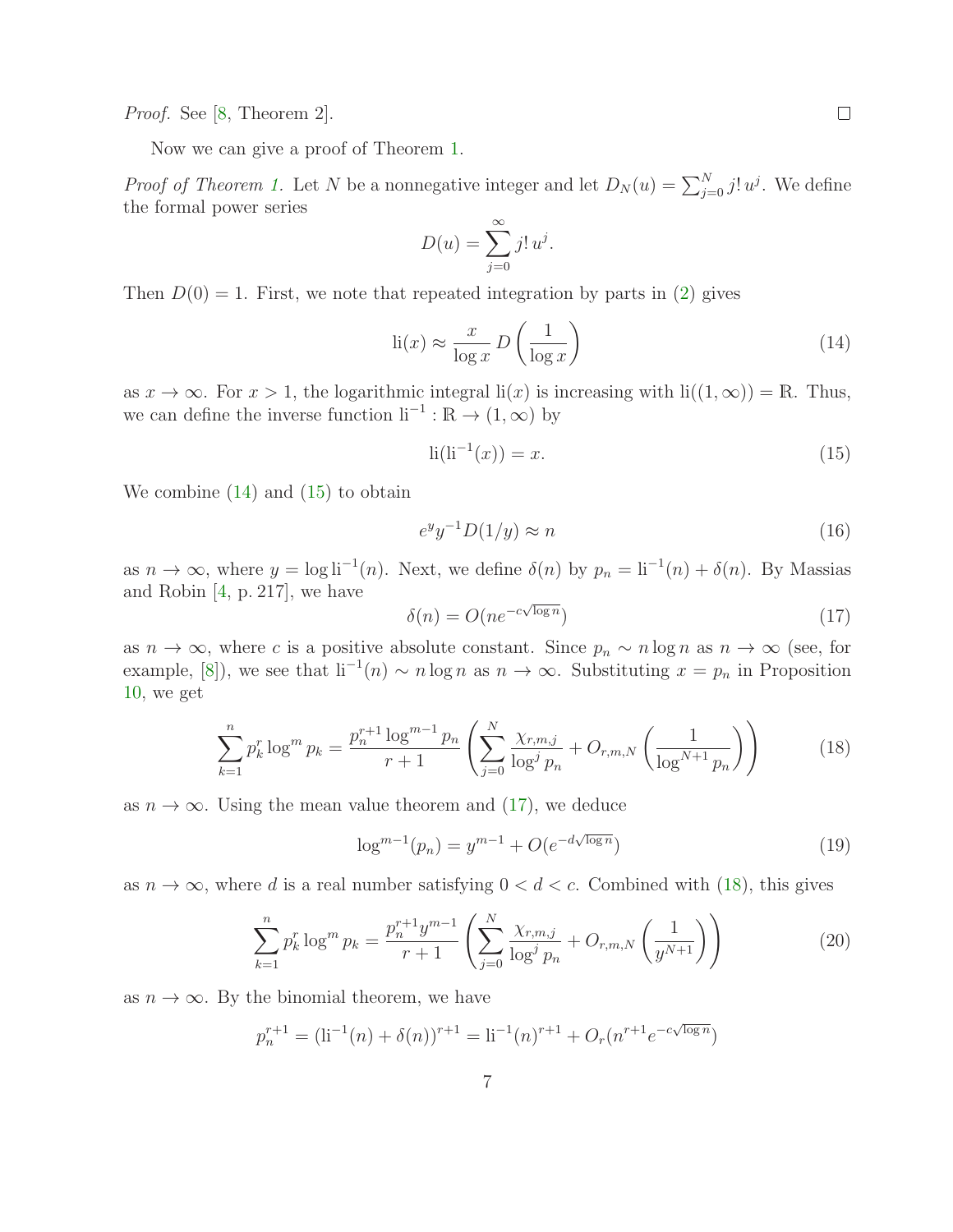as  $n \to \infty$ . Applying this to [\(20\)](#page-6-4), we see that

$$
\sum_{k=1}^{n} p_k^r \log^m p_k = \frac{e^{(r+1)y} y^{m-1}}{r+1} \left( \sum_{j=0}^{N} \frac{\chi_{r,m,j}}{\log^j p_n} + O_{r,m,N} \left( \frac{1}{y^{N+1}} \right) \right)
$$

as  $n \to \infty$ . Let  $f(x) = 1/\log^k x$ , where k is an integer with  $0 \leq k \leq m-1$ . Again, by the mean value theorem there exists a real  $\xi \in (\min\{p_n, \mathrm{li}^{-1}(n)\}, \max\{p_n, \mathrm{li}^{-1}(n)\})$  such that  $f(p_n) = f(\text{li}^{-1}(n)) + \delta(n)f'(\xi)$ . Since  $f'(x) = O(1/(x \log^{k+1} x))$  as  $x \to \infty$ , we get  $f(p_n) = f(\text{li}^{-1}(n)) + O(e^{-c\sqrt{\log n}})$  as  $n \to \infty$ . Hence

<span id="page-7-0"></span>
$$
\sum_{k=1}^{n} p_k^r \log^m p_k = \frac{e^{(r+1)y} y^{m-1}}{r+1} \left( G(1/y) + O_{r,m,N} \left( \frac{1}{y^{N+1}} \right) \right)
$$
(21)

as  $n \to \infty$ , where

$$
G(u) = G_{r,m,N}(u) = \sum_{j=0}^{N} \chi_{r,m,j} u^{j}.
$$

Since [\(16\)](#page-6-5) holds, we can apply Proposition [12](#page-5-2) with  $\alpha = 1, \beta = r + 1$ , and  $\gamma = m - 1$  to see that

<span id="page-7-1"></span>
$$
\frac{e^{(r+1)y}y^{m-1}G(1/y)}{r+1} = \frac{n^{r+1}\log^{r+m}n}{r+1} \left( \sum_{i=0}^{N} \frac{A_{r,m,i}(\log_2 n)}{\log^i n} + O_{r,m,N}\left(\frac{(\log_2 n)^{N+1}}{\log^{N+1} n}\right) \right) \tag{22}
$$

as  $n \to \infty$ , where  $\log_2 x = \log \log x$  and the polynomials  $A_{r,m,i} \in \mathbb{R}[x]$  are defined by [\(8\)](#page-2-1). If we combine  $(21)$  and  $(22)$ , we arrive at the end of the proof of  $(7)$ . Again, we apply the symbolic algebra system Maple to compute the polynomials  $A_{r,m,1}, \ldots, A_{r,m,N}$  from the appendices of [\[8\]](#page-10-5). It suffices to write, in Maple,

'sum' 
$$
(p^r * log(p)^n) = 1/(r+1) * theorem 2-part2(1, r+1, m-1, D_N, G_{r,m,N}, n, N);
$$

 $\Box$ 

with  $N = 2$  to get the polynomials  $A_{r,m,1}$  and  $A_{r,m,2}$ . This completes the proof.

*Remark* 13. We define  $\text{lc}(P)$  to be the leading coefficient of a polynomial  $P \in \mathbb{R}[x]$ . If  $r+m\in\mathbb{N}$ , we can use [\(8\)](#page-2-1) to see that the polynomials  $A_{r,m,0},\ldots,A_{r,m,N}\in\mathbb{R}[x]$  satisfy

$$
\deg(A_{r,m,i}) = \begin{cases} i, & \text{if } i \le r+m; \\ i-1, & \text{otherwise,} \end{cases}
$$

and

$$
lc(A_{r,m,i}) = \begin{cases} {r+m \choose i}, & \text{if } i \leq r+m; \\ (-1)^{i-1-r-m} {i-1 \choose r+m}^{-1}, & \text{otherwise.} \end{cases}
$$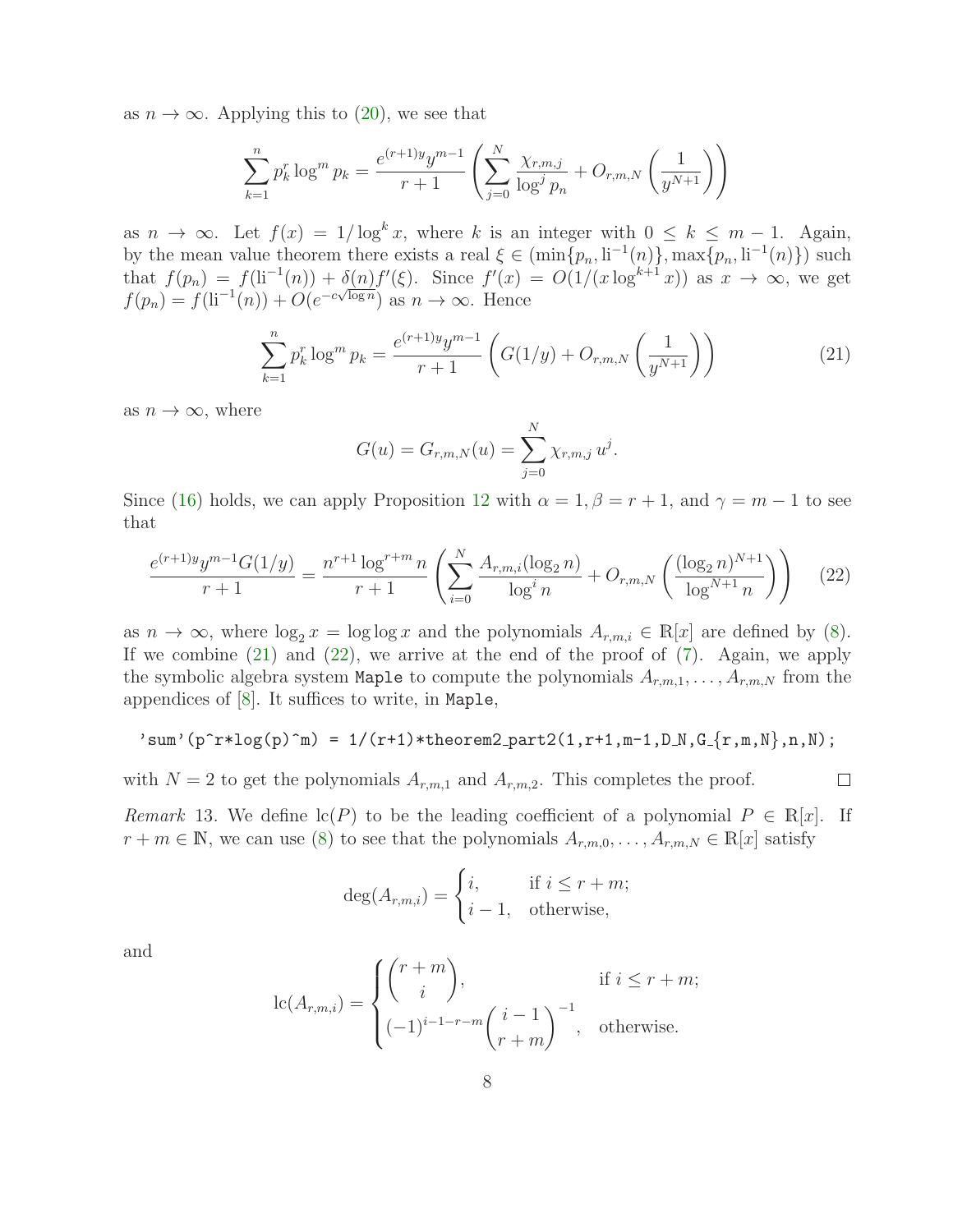In the case where  $r + m \in \mathbb{R} \setminus (\mathbb{N} \cup \{0\})$ , we deduce from [\(8\)](#page-2-1) that

$$
\deg(A_{r,m,i}) = i \quad \text{and} \quad \text{lc}(A_{r,m,i}) = \binom{r+m}{i}.
$$

If  $r+m=0$ , the equation in [\(8\)](#page-2-1) implies that  $A'_{r,m,1}=0$  and we are not able to say anything in general about the degree or the leading coefficient of the polynomials  $A_{r,m,i}$ , where  $i \geq 1$ .

**Example 14.** Let  $\log_2 x = \log \log x$ . We write

'sum'(p^r\*log(p)^m) = 1/(r+1)\*theorem2 part2(1,r+1,m-1,D N,G {r,m,N},n,N);

with  $(r, m, N) = (1, -1, 2), (r, m, N) = (1, -2, 2),$  and  $(r, m, N) = (1, -3, 2)$  respectively. As  $n \to \infty$ , this gives the asymptotic formulae

$$
\sum_{k=1}^{n} \frac{p_k}{\log p_k} = \frac{n^2}{2} \left( 1 - \frac{1}{\log n} + \frac{\log_2 n - 3/2}{\log^2 n} + O\left(\frac{(\log_2 n)^2}{\log^3 n}\right) \right),
$$
  

$$
\sum_{k=1}^{n} \frac{p_k}{\log^2 p_k} = \frac{n^2}{2 \log n} \left( 1 - \frac{\log_2 n + 1/2}{\log n} + \frac{(\log_2 n)^2}{\log^2 n} + O\left(\frac{(\log_2 n)^3}{\log^3 n}\right) \right),
$$
  

$$
\sum_{k=1}^{n} \frac{p_k}{\log^3 p_k} = \frac{n^2}{2 \log^2 n} \left( 1 - \frac{2 \log_2 n}{\log n} + \frac{3(\log_2 n)^2 - 2 \log_2 n + 2}{\log^2 n} + O\left(\frac{(\log_2 n)^3}{\log^3 n}\right) \right),
$$

respectively.

*Remark* 15. We have  $A_{1,1,0} = 1$ . The last example implies that  $lc(A_{1,1,1}) = 1$ . Now we can use [\(8\)](#page-2-1) and induction to get  $lc(A_{1,1,i}) = 1$  for all integers i with  $i \geq 0$ .

Chebyshev's  $\vartheta$ -function is defined by  $\vartheta(x) = \sum_{p \leq x} \log p$ , where p runs over primes not exceeding x. Notice that the prime number theorem  $\overline{1}$ ) is equivalent to

$$
\vartheta(x) = x + O(xe^{-c_1\sqrt{\log x}})
$$

as  $x \to \infty$ , where  $c_1$  is a positive absolute constant. Applying a well-known asymptotic expansion for the *n*th prime number (see  $[8]$ ), we see that

$$
\vartheta(p_n) = n \left( \log n + \log_2 n - 1 + \frac{\log_2 n - 2}{\log n} - \frac{(\log_2 n)^2 - 6 \log_2 n + 11}{2 \log^2 n} + O\left(\frac{(\log_2 n)^3}{\log^3 n}\right) \right)
$$

as  $n \to \infty$ , where  $\log_2 x = \log \log x$ , which gives the asymptotic expansion for  $S_{r,m}(p_n)$  in the case  $r = 0$  and  $m = 1$ . For some other cases, we apply again the method developed by Salvy [\[8,](#page-10-5) Theorem 2] to get the following further results.

**Example 16.** Let  $\log_2 x = \log \log x$ . Again, it suffices to write

$$
'sum'(p^r*log(p)^m) = 1/(r+1)*theorem2-part2(1,r+1,m-1,D_N,G_{N,r,m},n,N);
$$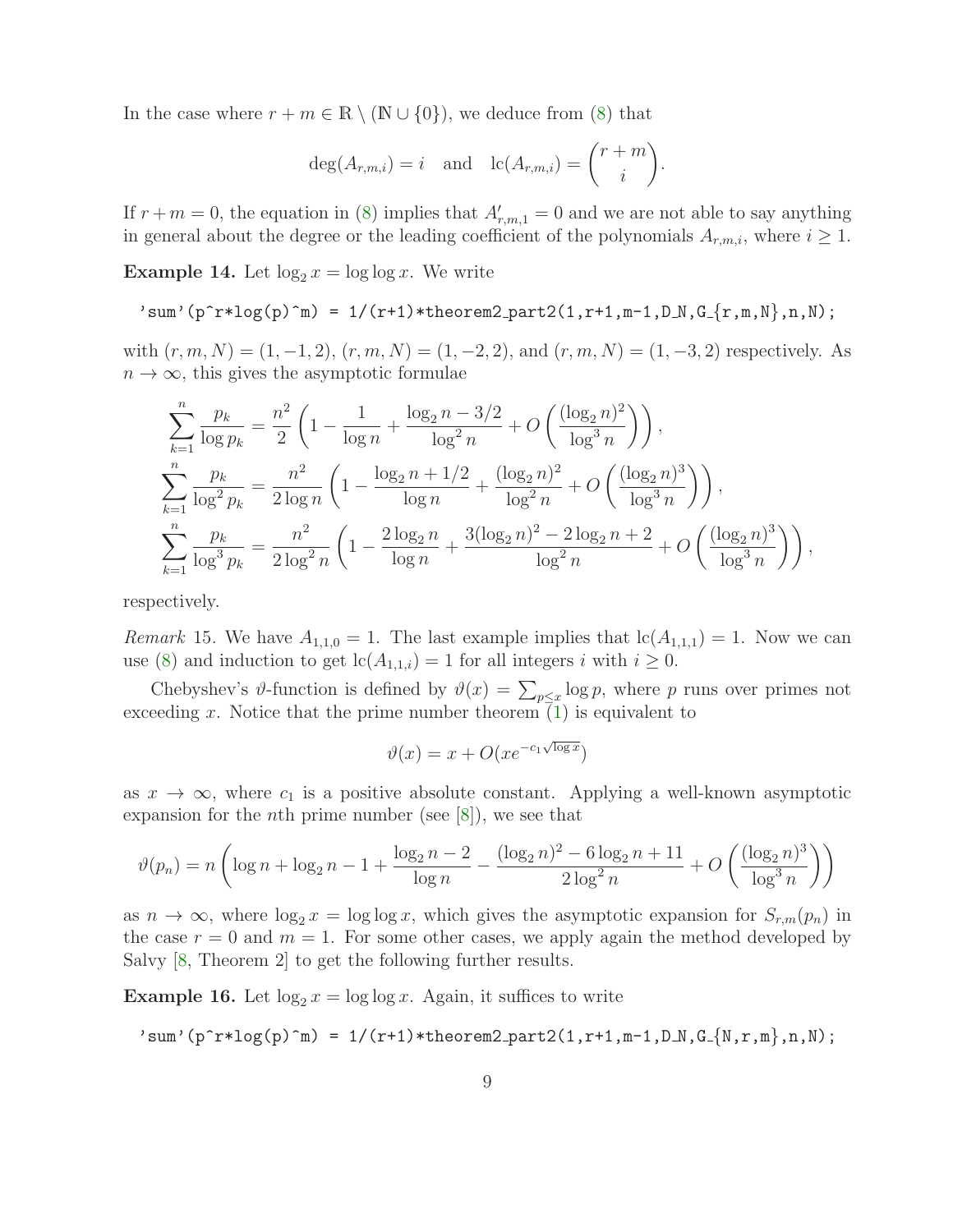with  $(r, m, N) = (0, 2, 2), (r, m, N) = (1, 1, 2),$  and  $(r, m, N) = (1, 2, 1),$  respectively. As  $n \to \infty$ , this gives the asymptotic formulae

$$
\sum_{k=1}^{n} \log^{2} p_{k} = n \log^{2} n \left( 1 + \frac{2 \log_{2} n - 2}{\log n} + \frac{(\log_{2} n)^{2} - 2}{\log^{2} n} + O\left(\frac{(\log_{2} n)^{2}}{\log^{3} n}\right) \right),
$$
\n
$$
\sum_{k=1}^{n} p_{k} \log p_{k} = \frac{n^{2} \log^{2} n}{2} \left( 1 + \frac{2 \log_{2} n - 2}{\log n} + \frac{(\log_{2} n)^{2} - 3}{\log^{2} n} + O\left(\frac{(\log_{2} n)^{2}}{\log^{3} n}\right) \right),
$$
\n
$$
\sum_{k=1}^{n} p_{k} \log^{2} p_{k} = \frac{n^{2} \log^{3} n}{2} \left( 1 + \frac{3 \log_{2} n - 5/2}{\log n} + O\left(\frac{(\log_{2} n)^{2}}{\log^{2} n}\right) \right),
$$

respectively.

## 3 Proof of Theorem [5](#page-3-3)

In 1857, de Polignac  $[6, part 3]$  stated without proof that  $\log x$  is the right asymptotic behaviour for  $\sum_{p \leq x} \log p/p$  as  $x \to \infty$ , where p runs over primes not exceeding x. A rigorous proof of this statement was given by Mertens [\[5\]](#page-10-7). He showed that

$$
\sum_{p \le x} \frac{\log p}{p} = \log x + O(1)
$$

as  $x \to \infty$ . We find the following generalization of this asymptotic formula.

<span id="page-9-0"></span>**Proposition 17.** *Let* m *be a positive real number.* As  $x \to \infty$ *, we have* 

$$
\sum_{p \le x} \frac{\log^m p}{p} = \frac{\log^m x}{m} + O(1).
$$

 $\Box$ 

 $\Box$ 

*Proof.* Similar to Proposition [10.](#page-4-2)

Finally, we use Proposition [17](#page-9-0) to find the following proof of Theorem [5.](#page-3-3)

*Proof of Theorem [5.](#page-3-3)* We apply Proposition [17](#page-9-0) with  $x = p_n$  and use [\(19\)](#page-6-6) to see that

$$
\sum_{k=1}^{n} \frac{\log^m p_k}{p_k} = \frac{y^m}{m} + O(1)
$$

as  $n \to \infty$ , where  $y = \log \mathrm{li}^{-1}(n)$ . Since [\(16\)](#page-6-5) holds, we can apply Proposition [12](#page-5-2) with  $\alpha = 1, \beta = 0$ , and  $\gamma = m$  to get the asymptotic expansion [\(9\)](#page-3-4). In order to compute the polynomials  $B_{m,1}, \ldots, B_{m,N}$ , we use the Maple code given in the appendices of [\[8\]](#page-10-5). It suffices to write

$$
'sum'(log(p)^m/p) = 1/(r+1)*theorem2-part2(1,0,m,D_N,1,n,N);
$$

In particular, we get the desired polynomials  $B_{m,1}$  and  $B_{m,2}$ .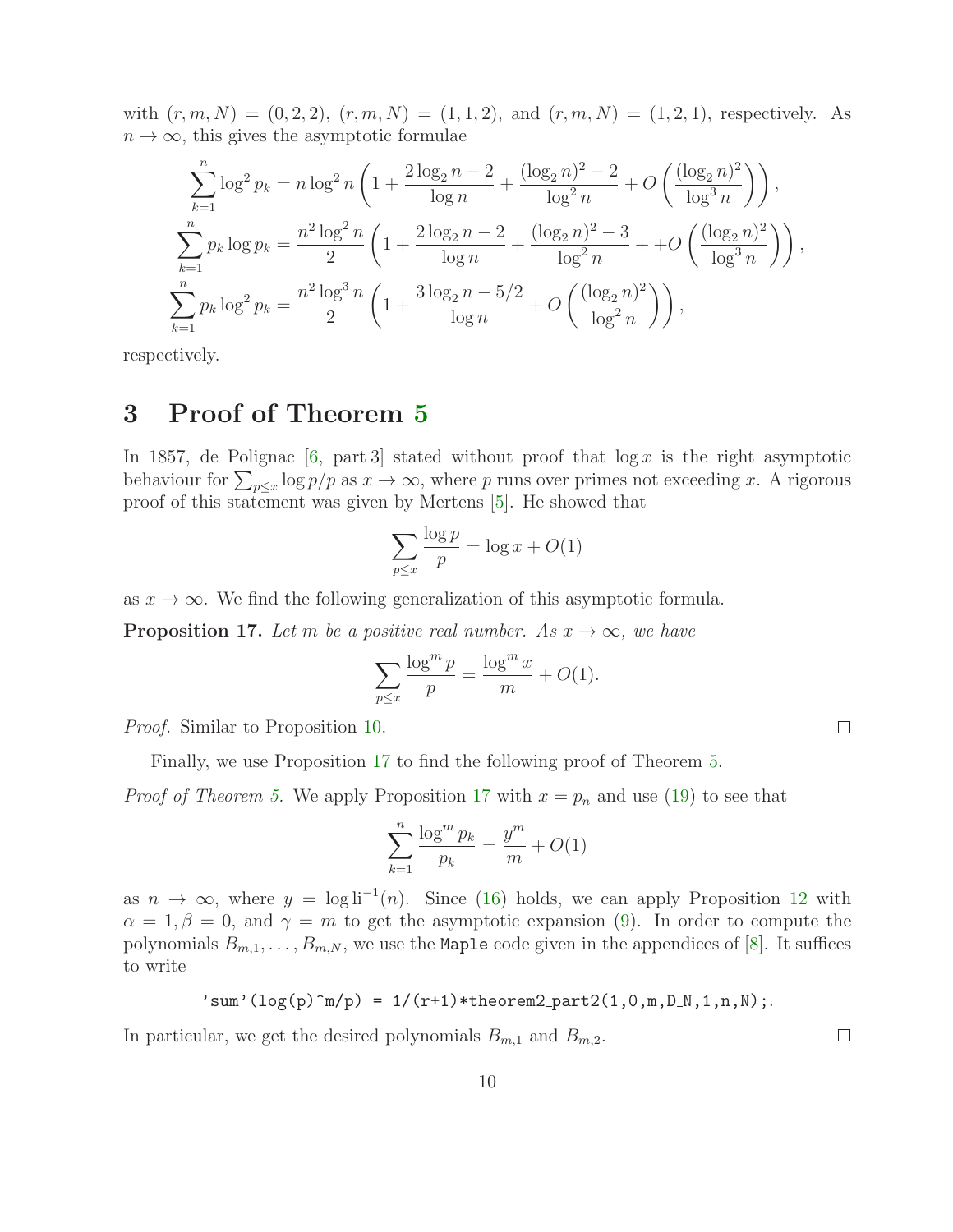### 4 Acknowledgement

I would like to express my sincere thanks to Jean-Louis Nicolas for his support. Without his helpful comments this paper would not have appeared in this form. I would also like to thank R. for being a never-ending inspiration. Further, I would like to thank the anonymous referees for useful suggestions to improve the quality of this paper.

# <span id="page-10-8"></span>References

- <span id="page-10-6"></span>[1] T. Apostol, *Introduction to Analytic Number Theory*, Springer, 1976.
- <span id="page-10-4"></span>[2] C. Axler, On a sequence involving prime numbers, *J. Integer Sequences* 18 (2015), [Article 15.7.6.](https://cs.uwaterloo.ca/journals/JIS/VOL18/Axler/axler6.html)
- <span id="page-10-2"></span>[3] C. Axler, On the sum of the first n prime numbers, *J. Th´eor. Nombres de Bordeaux*, to appear.
- <span id="page-10-7"></span>[4] J.-P. Massias and G. Robin, Bornes effectives pour certaines fonctions concernant les nombres premiers, *J. Théor. Nombres de Bordeaux* 8 (1996), 213–238.
- <span id="page-10-9"></span>[5] F. Mertens, Ein Beitrag zur analytischen Zahlentheorie, *J. Reine Angew. Math.* 78 (1874), 42–62.
- <span id="page-10-3"></span>[6] A. de Polignac, Recherches sur les nombres premiers, *Comptes Rendus Acad. Sci. Paris* 45, 406–410, 431–434, 575–580, 882–886.
- [7] G. Robin, Permanence de relations de récurrence dans certains développements asymptotiques, *Publ. Inst. Math.* 43 (57) (1988), 17–25.
- <span id="page-10-5"></span><span id="page-10-1"></span>[8] B. Salvy, Fast computation of some asymptotic functional inverses, *J. Symbolic Comput.* 17 (1994), 227–236.
- <span id="page-10-0"></span>[9] M. Szalay, On the maximal order in  $S_n$  and  $S_n^*$ , Acta Arith. **37** (1980), 321–331.
- [10] C.-J. de la Vallée Poussin, Sur la fonction  $\zeta(s)$  de Riemann et le nombre des nombres premiers inf´erieurs `a une limite donn´ee, *Mem. Couronn´es de l'Acad. Roy. Sci. Bruxelles* 59 (1899), 1–74.

2010 *Mathematics Subject Classification*: Primary 11N37; Secondary 11A41. *Keywords:* asymptotic formula, logarithmic integral, sum of primes.

(Concerned with sequences [A000040](https://oeis.org/A000040) and [A007504.](https://oeis.org/A007504))